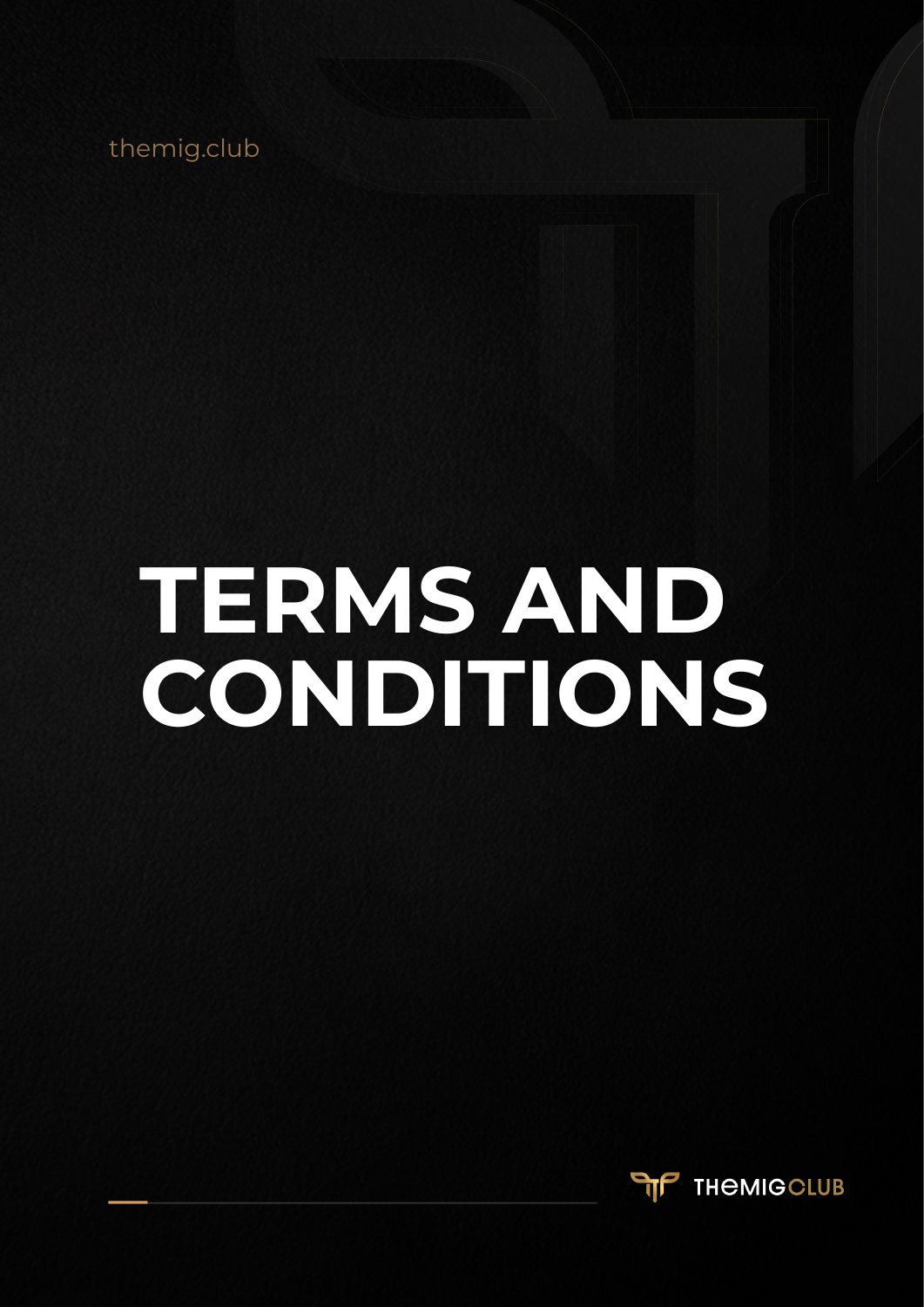# **Definitions**

Without prejudice to the other terms defined in the course of this instrument, for the purposes of this Purchase and Affiliation Term, the following terms must be interpreted in accordance with the definitions hereby established:

**THEMIG CLUB:** Company duly registered as **AFC PROJECT MANAGEMENT SERVICES** under the license **939139** by the Government of Dubai, with administrative headquarters at The Binary by Omniyat Al Abraj Street, Business Bay Dubai - Dubai, UAE.

**ENTREPRENEUR:** It is every user, a duly registered individual, who made the purchase of a membership package at THEMIG CLUB regarding the temporary subscription for the functions present in the www.themig.club domain and its subdomains, also, acquiring the right to participate in the PLAN THE ENTREPRENEUR'S REMUNERATION;

**AFFILIATION FEE:** The ENTREPRENEUR must pay a contractual subscription fee in the amount of 50.00 EUR, which will not be charged again if the ENTREPRENEUR upgrades his current subscription plan.

**MANAGEMENT SYSTEM: MANAGEMENT SYSTEM or VIRTUAL PLATFORM** is the panel or set of control panels that are used for the management and consultation of your team, access to information, content and materials under your subscription plan.

**ENTREPRENEUR'S REMUNERATION PLAN:** Document for detailed rules, conditions and bonuses for the ENTREPRENEUR's earnings. It can be consulted through the link www.themig.club/docs/afiliate-special-rules.pdf and is considered an extension of this contractual document.

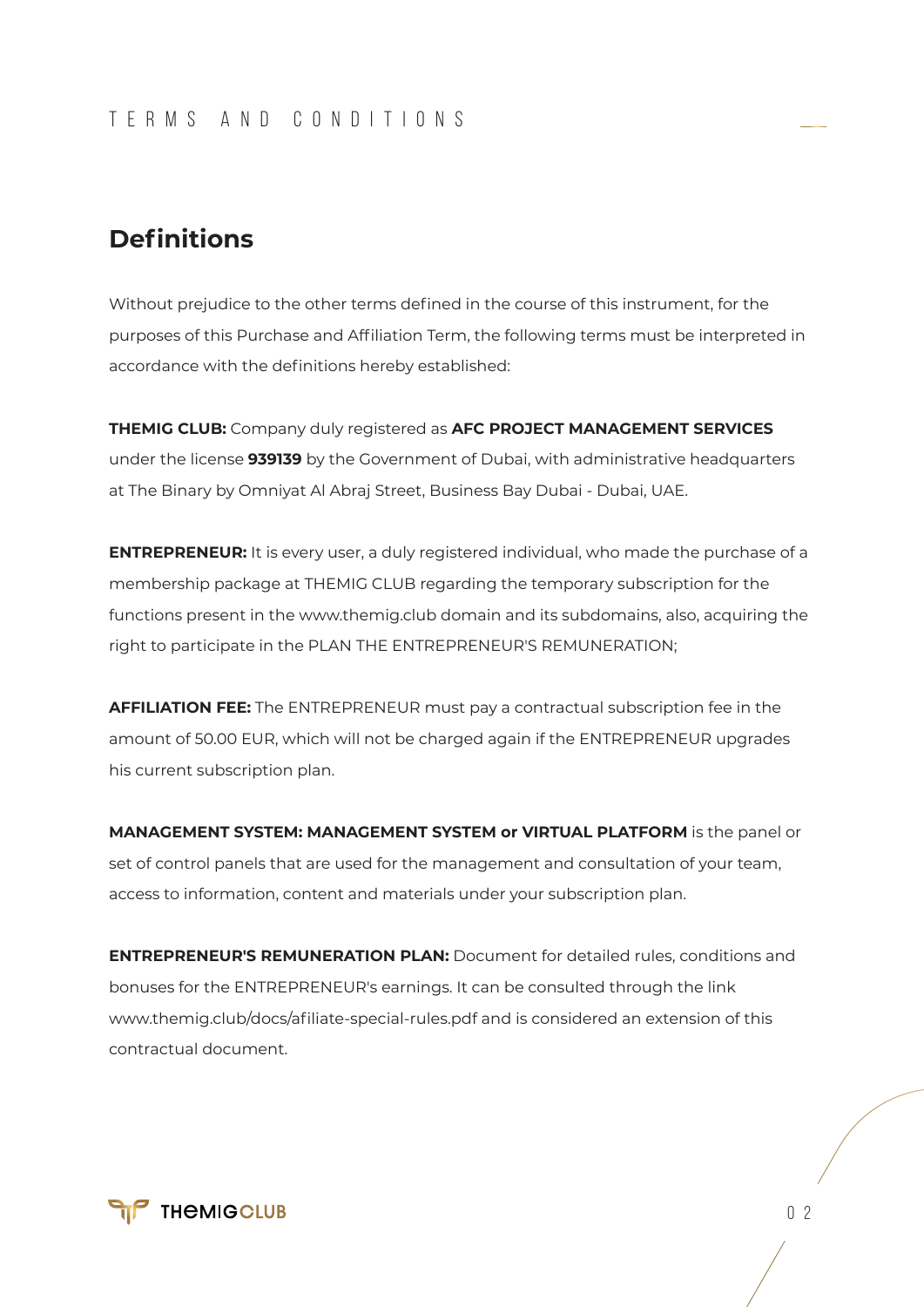## **First Clause**

SINGLE PARAGRAPH - The purpose of this document is to formalize the purchase of a membership package or upgrade planfrom THEMIG CLUB through the proposed business model and defined in this term as the ENTREPRENEURIAL REMUNERATION PLAN, which will be governed by the legal provisions in force in the country and, in particular, by the following clauses and conditions.

#### **Second Clause - General Provision**

**2.1.** Failure comply with the rules, standards, ethical conduct and good use here exposed result in a warning from the THEMIG CLUB;

**2.1.1.** If the ENTREPRENEUR insists and repeats non-compliance with the rules, standards, ethical conduct and good use, the act will result in the cancellation and termination of this contract, without prior notice or refund of the amount paid for the subscription.

**2.2.** The ENTREPRENEUR agrees to be purchasing a subscription that will give access to the THEMIG CLUB Management Platform, such as, attached content, rights to use software, tools and materials allocated on thedomain www.aldamax.com, and its subdomain variations (Ex: https : //office.themig.club where office is the subdomain of https://themig.club).

**2.3.** The ENTREPRENEUR understands that any and all commissions or bonuses obtained through or through THEMIG CLUB are subject to the rules and conditions set out in the ENTREPRENEUR'S REMUNERATION PLAN, such as the rights reserved to THEMIG CLUB in CLAUSE 11, and the risks set out in CLAUSE 7

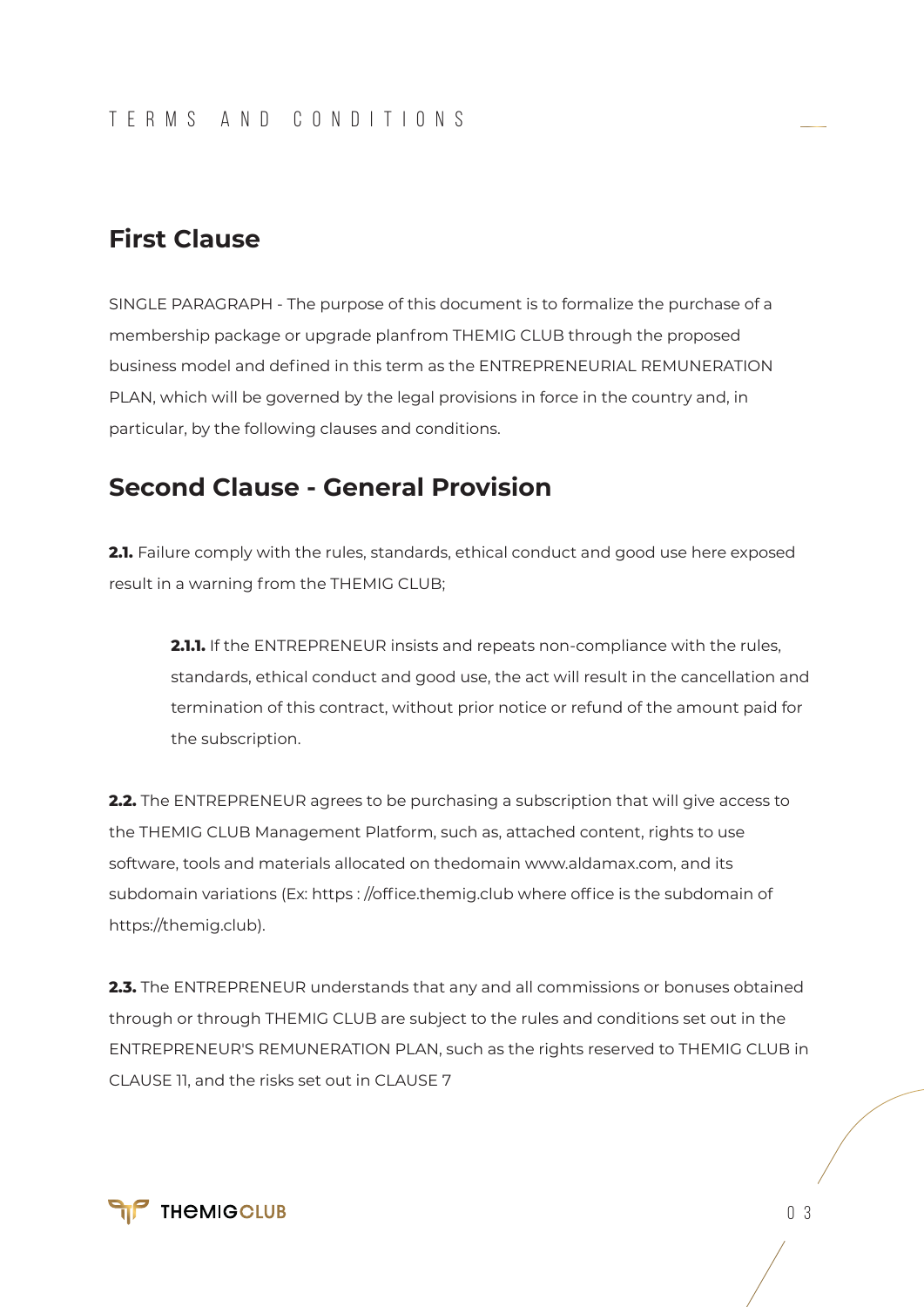**2.4.** The ENTREPRENEUR understands that this is not a "quick, easy and guaranteed enrichment or profit" scheme, and that they are subject to the risks set out in this contractual document.

**2.5.** It is expressly agreed that the ENTREPRENEUR is not an employee, agent, agent, representative, nor service provider of THEMIG CLUB, and, equally, its equivalence to any of these figures is prohibited, the same being strictly prohibited from assuming any commitments or obligations on behalf of the same, agreeing that THEMIG CLUB is exempt from any labor obligations and responsibilities towards the ENTREPRENEURS.

**2.6.** The ENTREPRENEUR undertakes to keep his access credentials and financial transactions confidential and not to reveal them to any third party.

**2.7.** THEMIG CLUB is, and will remain, an independent party and as the sole owner of all intellectual property rights related to products and services, be they systems, audiovisual material, printed materials or advertisements, in which any modification is prohibited, being authorized to use these marks only for the development of the activities described in this document.

#### **Third Clause - Registration and Membership**

**3.1.** Upon registration, which is performed solely and exclusively over the internet, the user must choose which subscription package he wishes to purchase.

**3.2.** After registration, the user who pays the subscription package will be called ENTREPRENEUR and will be subject to the rules and conditions specified in the ENTREPRENEUR'S REMUNERATION MANUAL, and will have the right to commission resale of subscription packages.

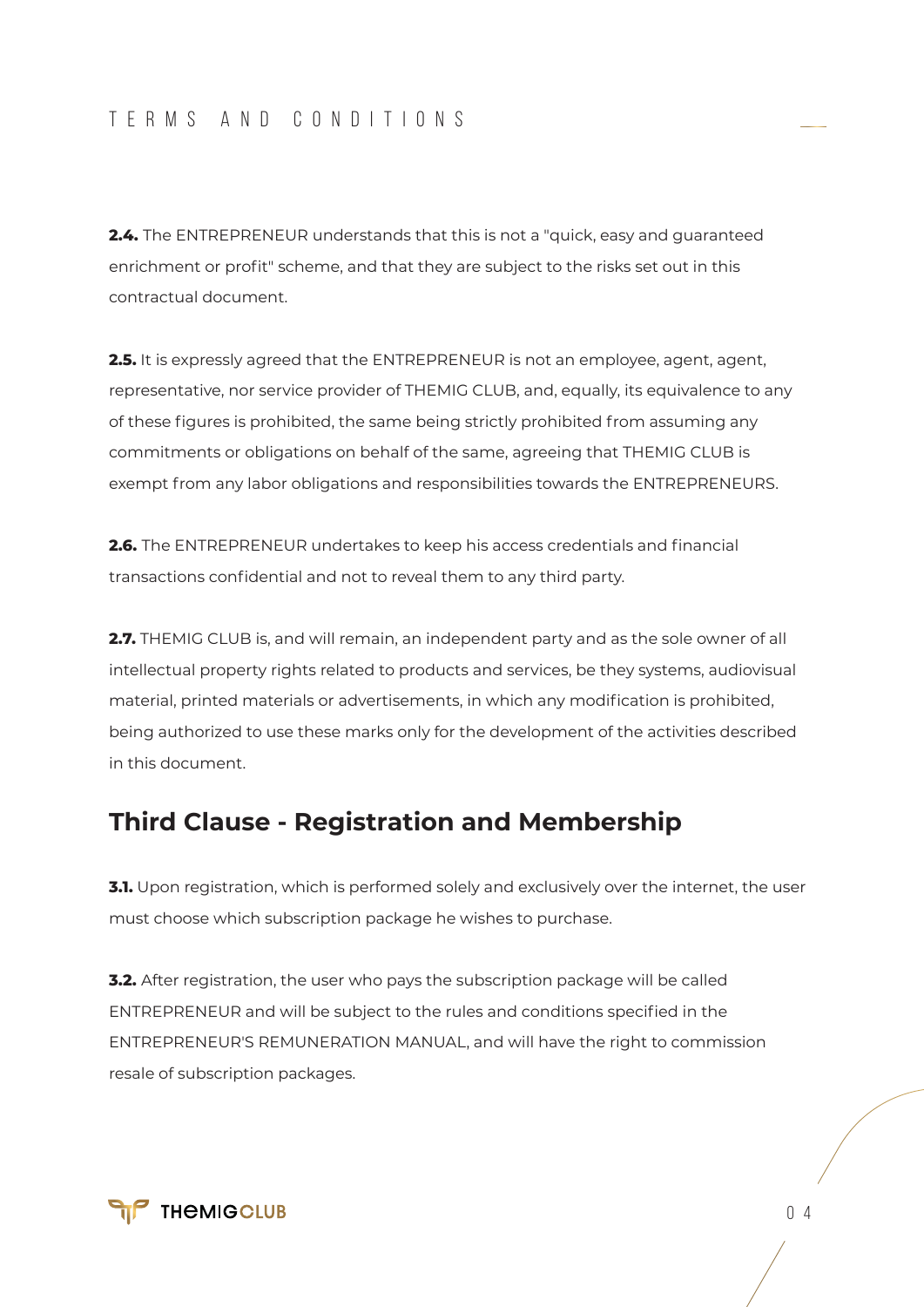#### TERMS AND CONDITIONS

**3.3.** At the time of payment (Checkout) post-registration, 50.00 EUR will be added for the FEE MEMBERSHIP mandatory.

**3.4** When registering, the user declares and agrees that:

**3.4.1** You have read and agree with all clauses contained in this document;

**3.4.2.** The completion of the registration constitutes the electronic signature of approval of this contract;

**3.4.3.** He is an individual over 18 (eighteen) years old;

**3.4.4.** All information and personal data filled in the registration act are true;

**3.5.** This contractual document is personal and non-transferable.

### **Fourth Clause - Privacy**

**4.1.** The personal data filled in in the contractual act, such as: Name, e-mail and telephone, may be used to contact, advertise and disseminate offers and communications by THEMIG CLUB or commercial partners.

4.2. If the ENTREPRENEUR does not wish to receive email, sms, calls or any other form of contact from THEMIG CLUB and partners, he may request the deletion of his data in our communication department, through the official means of communication, and the procedure it will not result in the deletion and / or alteration of your data from the Virtual Platform.

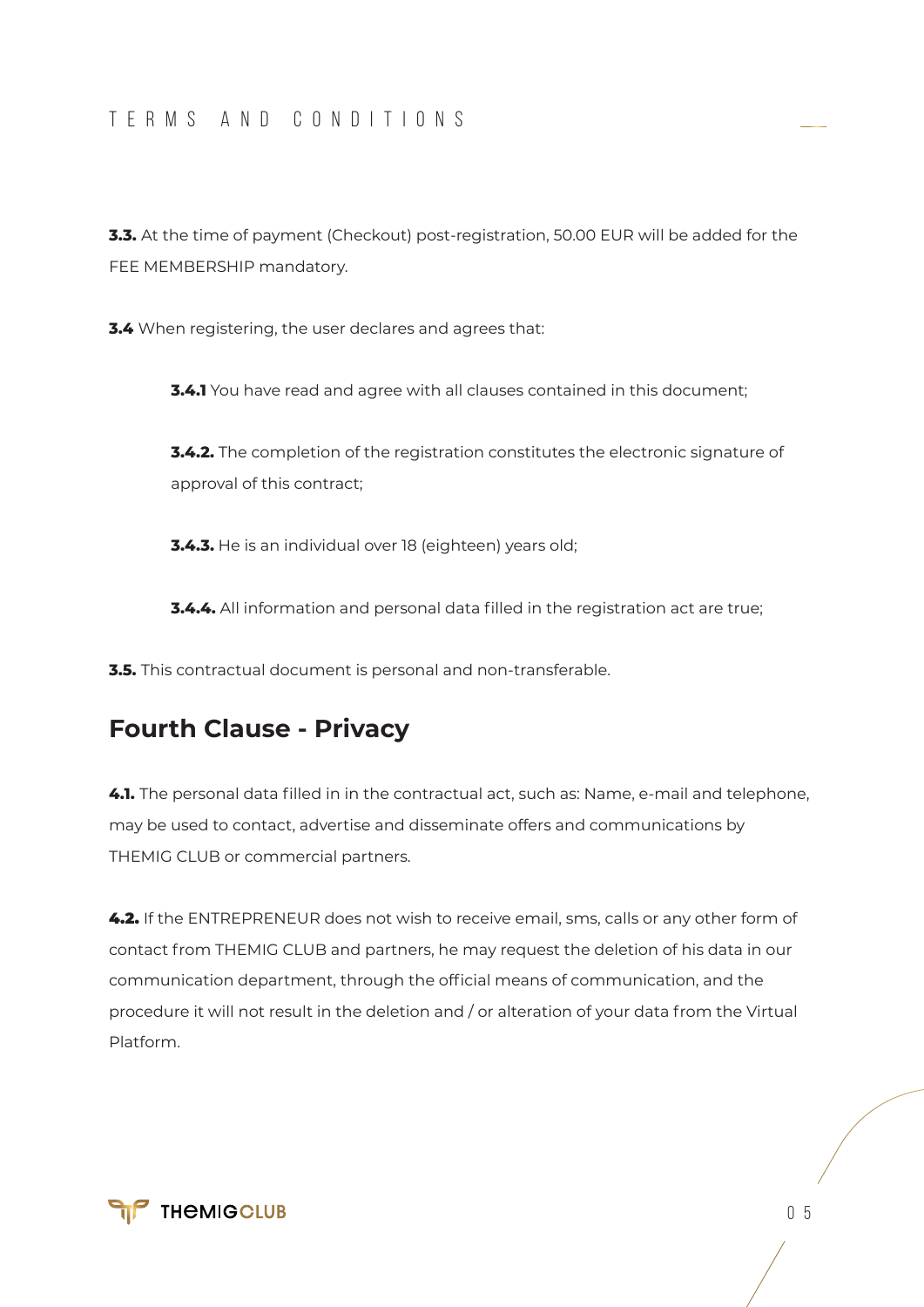**4.3.** All other possible clarifications related to what data we have access to and how we use it can be found in the Privacy Policy through the Official Website: https://www.themig.club

#### **Clause Five - The Entrepreneur**

**5.1.** The business plan described by this clause consists of joining the compensation and reward the ENTREPRENEUR.

**SINGLE PARAGRAPH** - All rules and forms of remuneration defined for the ENTREPRENEURIAL REMUNERATION PLAN: are available through the link https://www.themig.club/docs/afiliate-special-rules.pdf and, by accepting this contract, the ENTREPRENEUR agrees to be accepting the conditions and rules of remuneration set out in both documents.

#### **Sixth Clause - Misuse**

**6.1.** Misuse of any and all breaches of rules, standards and ethical conduct, such as:

**6.1.1.** Link or use the image of THEMIG CLUB, its representatives, products and platforms in advertisements that allude to schemes that bring the promise of "easy and guaranteed money";

**6.1.2.** Exposure and / or defamation (either in person or online) in untrue situations about THEMIG CLUB, its representatives, products and platforms;

**6.1.3.** The use of products for the creation, storage, disclosure and total or partial reproduction of advertising banners and / or any type of electronic commerce that is considered illegal, also abusive content, such as defamatory texts, photos and / or videos,

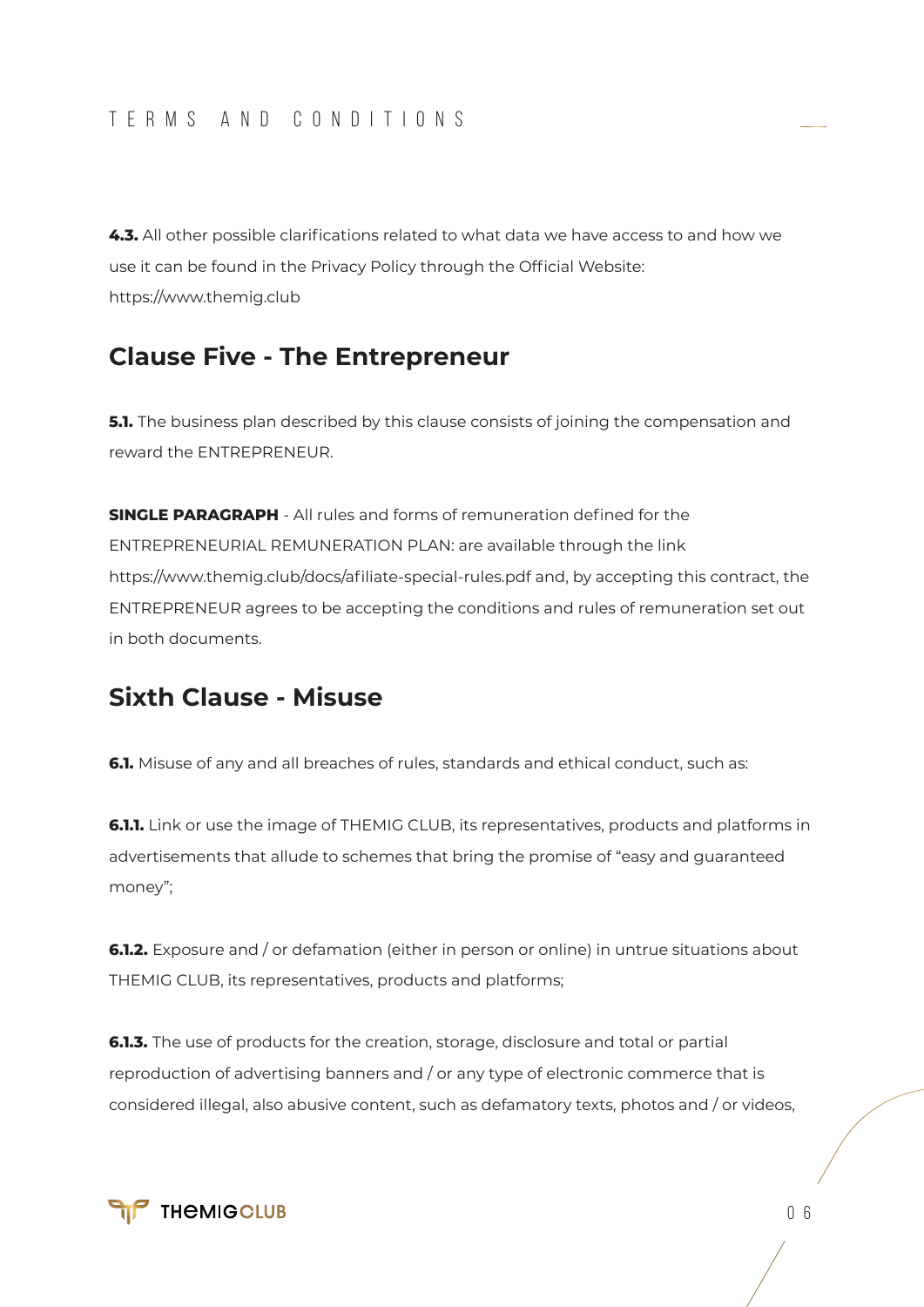discriminatory, obscene, offensive, threatening, abusive, vexatious, harmful, containing hateful expressions against people or groups, or containing child pornography, explicit or violent pornography, content that may be harmful to minors, containing insults or religious threats or racial, defamatory and libelous information or that are contrary to honor, personal and family intimacy or to the image of people (including legal entities, entities and similar organizations), or that encourage moral (including bodily) and property damage, or that may violate any third party right, notably human rights;

#### **Seventh Clause - Business Risks**

**7.1.** THEMIG CLUB may cease to operate in any country due to legal problems or poor compliance with the laws in force in the country, reserving the right to cancel the account of the ENTREPRENEUR residing there, under the condition of refunding the amount paid in the subscription, however, only exclusively through TheMIG (TMG) Tokens. If the ENTREPRENEUR has TheMIG Tokens (TMG) available in his MANAGEMENT SYSTEM, they will still be available for withdrawal for up to 30 days so that they can be traded externally.

**7.2.** The ENTREPRENEUR declares to be aware that it is a risky business, dependent on external sources for the good functioning and success of the activities, and that there is a real risk of losing the amount contributed in the purchase of the subscription package in case of bankruptcy and closure of operations.

**7.2.1.** The detailed breakdown of the evident and expected risks can be found in the Risk Disclaimer through the Official Website: https://www.themig.club

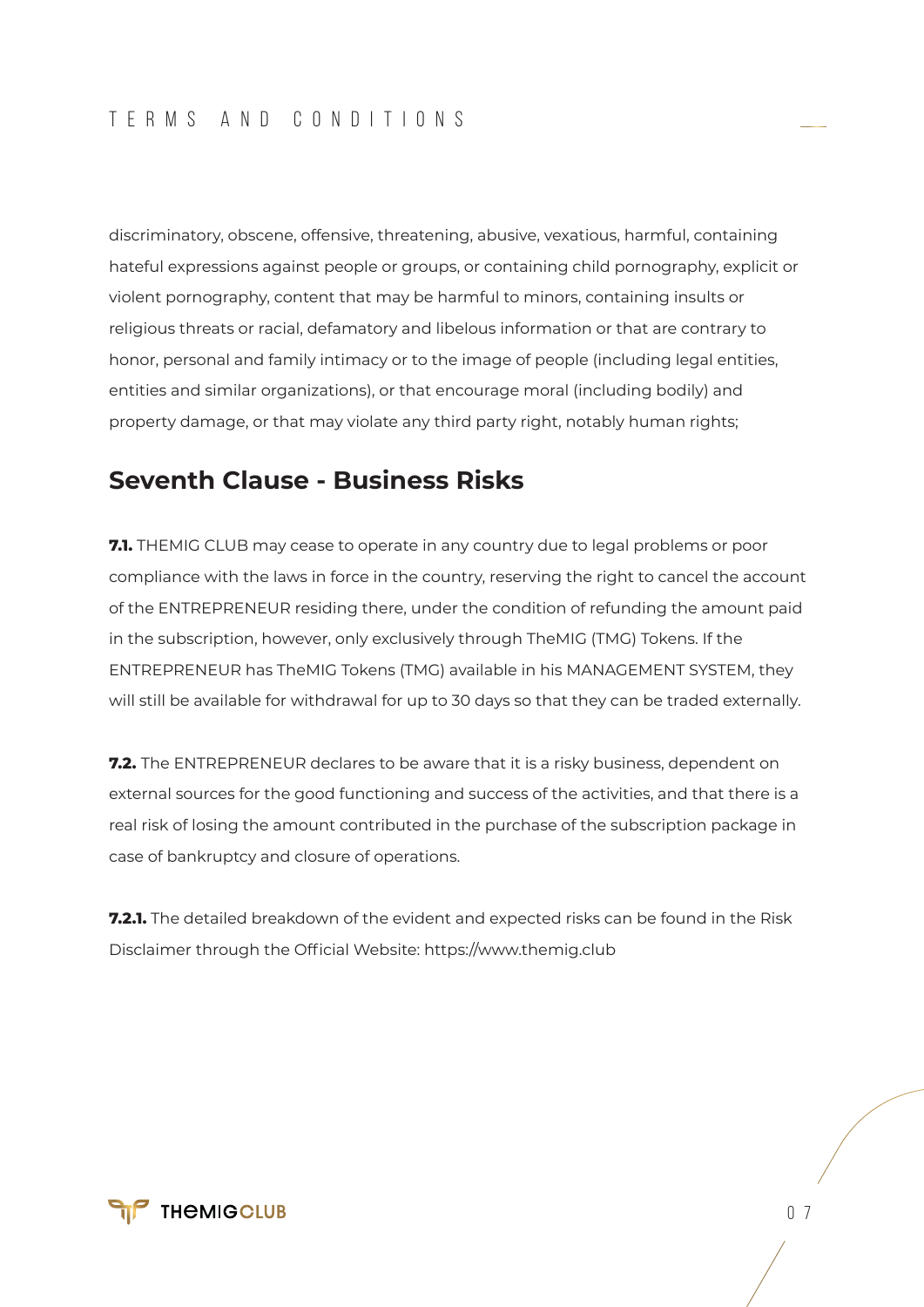#### **Eight Clause - Fee and taxes on Entrepreneurs**

**8.1.** The taxes that are levied on the remuneration paid by THEMIG CLUB are the responsibility of the ENTREPRENEUR, and taxes will not be deducted from the source of payment, being the responsibility of the ENTREPRENEUR to make the declaration of earnings to the competent bodies of the country of residence. The ENTREPRENEUR cannot charge or transfer to THEMIG CLUB any values or costs related to materials and supplies.

SINGLE PARAGRAPH - The ENTREPRENEUR understands that the receipt of commissions and bonuses will be solely and exclusively meritocratic according to his productivity, with THEMIG CLUB reserving the right to determine the values and quotations of receipt and fees, according to the work undertaken by the ENTREPRENEUR.

### **Clause Nine - Obligations of the Entrepreneurs**

**9.1.** The ENTREPRENEUR undertakes to respect all the provisions contained in this contract, as well as not to practice the acts defined as misuse.

**9.2.** The ENTREPRENEUR when making a sale of a subscription plan to a new ENTREPRENEUR, must pass on all the rules, conditions and detailed information contained in the ENTREPRENEUR'S REMUNERATION PLAN, providing all the support necessary, without any cost or burden, such as, present the risks set out in this document, and ensure that the ENTREPRENEUR does not purchase a package that puts his livelihood at risk.

**9.3.** The ENTREPRENEUR when making a sale directly to a new ENTREPRENEUR, must present the risks set out in this document and in the document entitled RISK DISCLAIMER, available at https://www.themig.club, as well as ensuring that the new ENTREPRENEUR does not make a purchase that puts your livelihood at risk.

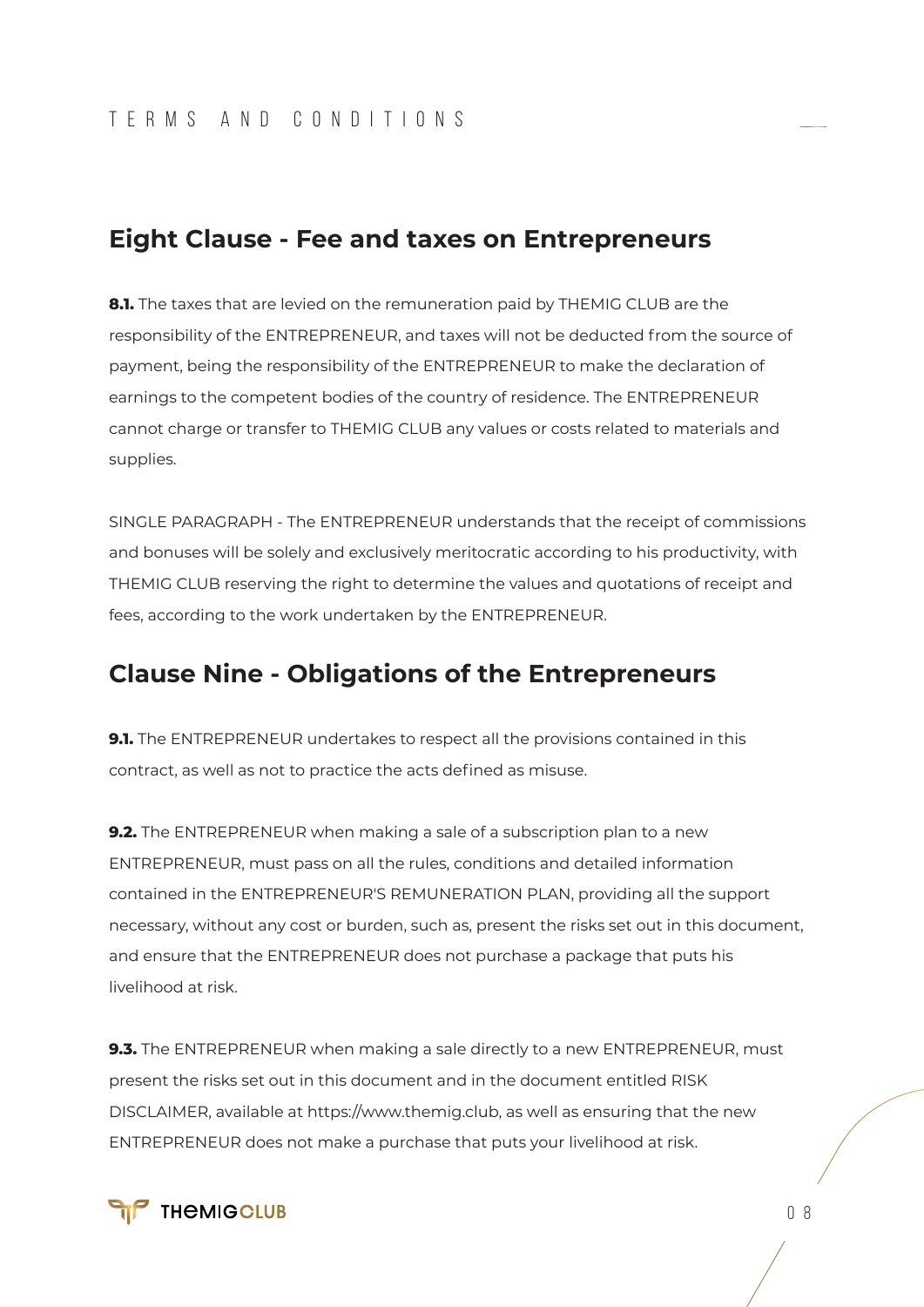**9.4.** Any problems related to misleading information related to the ENTREPRENEUR'S REMUNERATION PLAN or products belonging to THEMIG CLUB, which cause damage to third parties, are the sole and exclusive responsibility of the ENTREPRENEUR.

#### **Tenth Clause - Entrepreneur's Rights**

**10.1.** Right to receive the full amount contributed in the subscription package, only and exclusively converted into TMG Tokens (TheMIG), in case your account needs to be closed due to force majeure, such as, for example, closing the platform activities in the ENTREPRENEUR country.

**10.2.** The ENTREPRENEUR may at any time send his TMG Tokens (TheMIG) available to any other external platform or Wallet that directly supports TMG Tokens or tokens developed using the Ethereum ERC-20 contract model.

**10.3.** The ENTREPRENEUR will be entitled to receive commissions related to the bonuses detailed in the ENTREPRENEUR'S REMUNERATION PLAN.

**10.4.** The ENTREPRENEUR shall have the right to use the software which is acquiring the license for the duration of the contract, as well as to use the materials and tools attached to theplatform https://office.themig.club, during the term of the contract.

# **Eleventh Clause - Aldamax Obligations**

**11.1.** THEMIG CLUB undertakes and is responsible for the smooth functioning of products and services offered in this contractual instrument.

**11.2.** In the event of technical problems in the products and services offered, THEMIG CLUB undertakes to resolve them immediately, or as soon as possible.

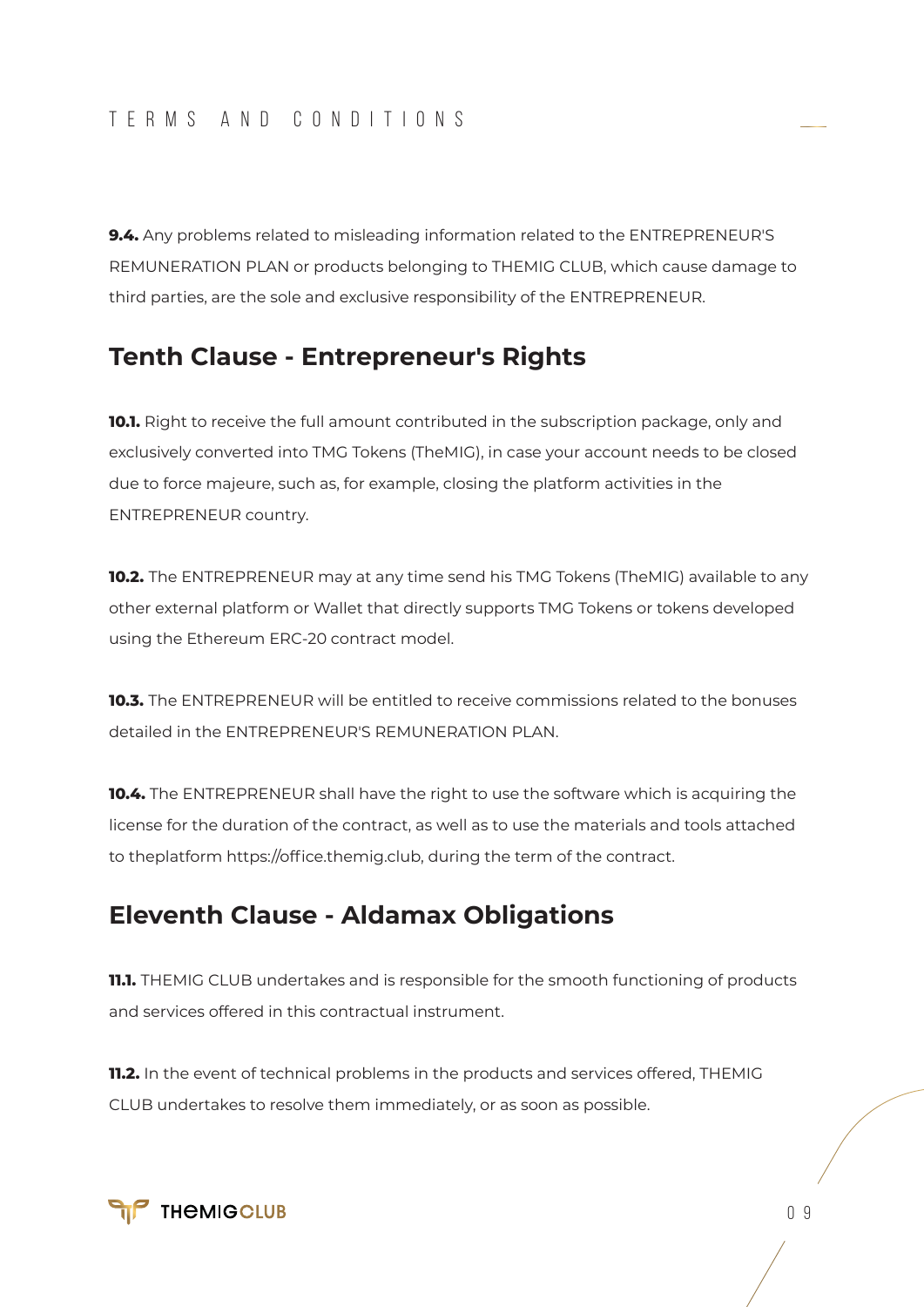#### TERMS AND CONDITIONS

**11.3.** It is THEMIG CLUB's obligation to provide information and provide the necessary support related to this contractual instrument and Platforms.

### **Twelfth Clause - Aldamax Rights**

**12.1.** If the ENTREPRENEUR breaks or disrespects any clauses contained in this contractual instrument, THEMIG CLUB is guaranteed the immediate cancellation of this contract, through a warning.

**12.2.** THEMIG CLUB is guaranteed the right to cancel the contract if it verifies the fraud or misconduct of the ENTREPRENEUR, and may also withhold the payment of bonuses in the event of evident damage to THEMIG CLUB or third parties.

**12.3.** THEMIG CLUB may make contractual changes aimed at improving and sustaining the ENTREPRENEURIAL REMUNERATION PLAN, and must notify through the MANAGEMENT SYSTEM.

#### **Thirteenth Clause - Validity and Renewal**

**13.1.** This contract is valid for a maximum of 360 days, or until the ENTREPRENEUR reaches the maximum earnings limit established in the ENTREPRENEUR'S REMUNERATION PLAN.

**13.2.** After the conclusion of the contract, the ENTREPRENEUR can carry out the renewal, thus maintaining the same situation as the last day of contractual validity.

**13.3.** If the ENTREPRENEUR chooses not to renew the contract within 7 (seven) days after its expiration, the registration will be permanently blocked in the system.